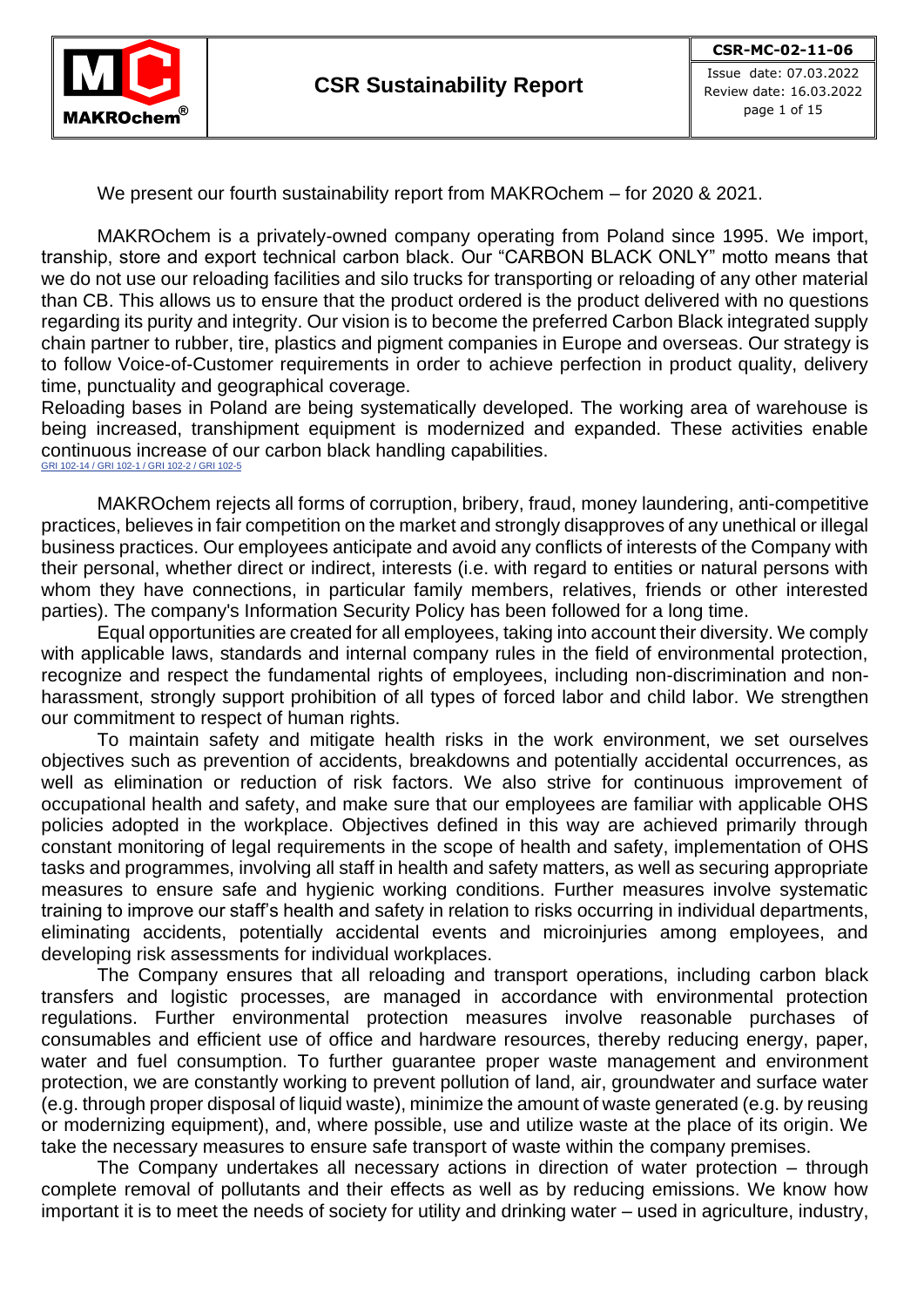

Issue date: 07.03.2022 Review date: 16.03.2022 page 2 of 15

tourism, recreation etc.. Due to the problem of shrinking water resources that is common in many countries, water protection is becoming a very important aspect. In practice, our technological processes do not require the use of water as a raw material or as an auxiliary substrate, therefore the impact on fresh (underground and surface) and marine waters is minimal.

The Company consistently implements the principles of sustainable procurement, integrating its economic, environmental and social activities to maintain the natural balance and integrity of the Earth's ecosystem. The company's strategy assumes maintaining economic efficiency and raising the quality of life of the society, bearing in mind the strength of the ecological system and the durability of basic natural processes. The main elements of this policy are, among others, sustainable management of natural resources and waste and reduction of pollutant emission. This sustainable procurement policy in supply chain management also includes aspects such as issues of working conditions and human rights. CSR trainings for purchasing personnel have been carefully planned and approved for 2021 & 2022. A new documents will probably prove useful in this regard: "CSR risk assessment" and "Supplier Survey on CSR issues". In the case of positive evaluation of the survey results and risk analysis, selected suppliers will have access to exceptional incentives (e.g. in the preferred suppliers program). Work is underway to develop a correlation between the assessment of the performance of our purchasing staff in the supply chain and the CSR results obtained for suppliers. GRI 102-16

This report includes data from 2020 & 2021, and also highlights the most important events of 2021. The scope of the report includes MAKROchem office (also the company's headquarter in Lublin – Poland), 3 transhipments bases in Poland and one transloading facility in Spain. GRI 102-1 / GRI 102-3 / GRI 102-7

Our range of activities covers the markets of Europe, America and Asia:



MAKROchem – registered sales / new area of activity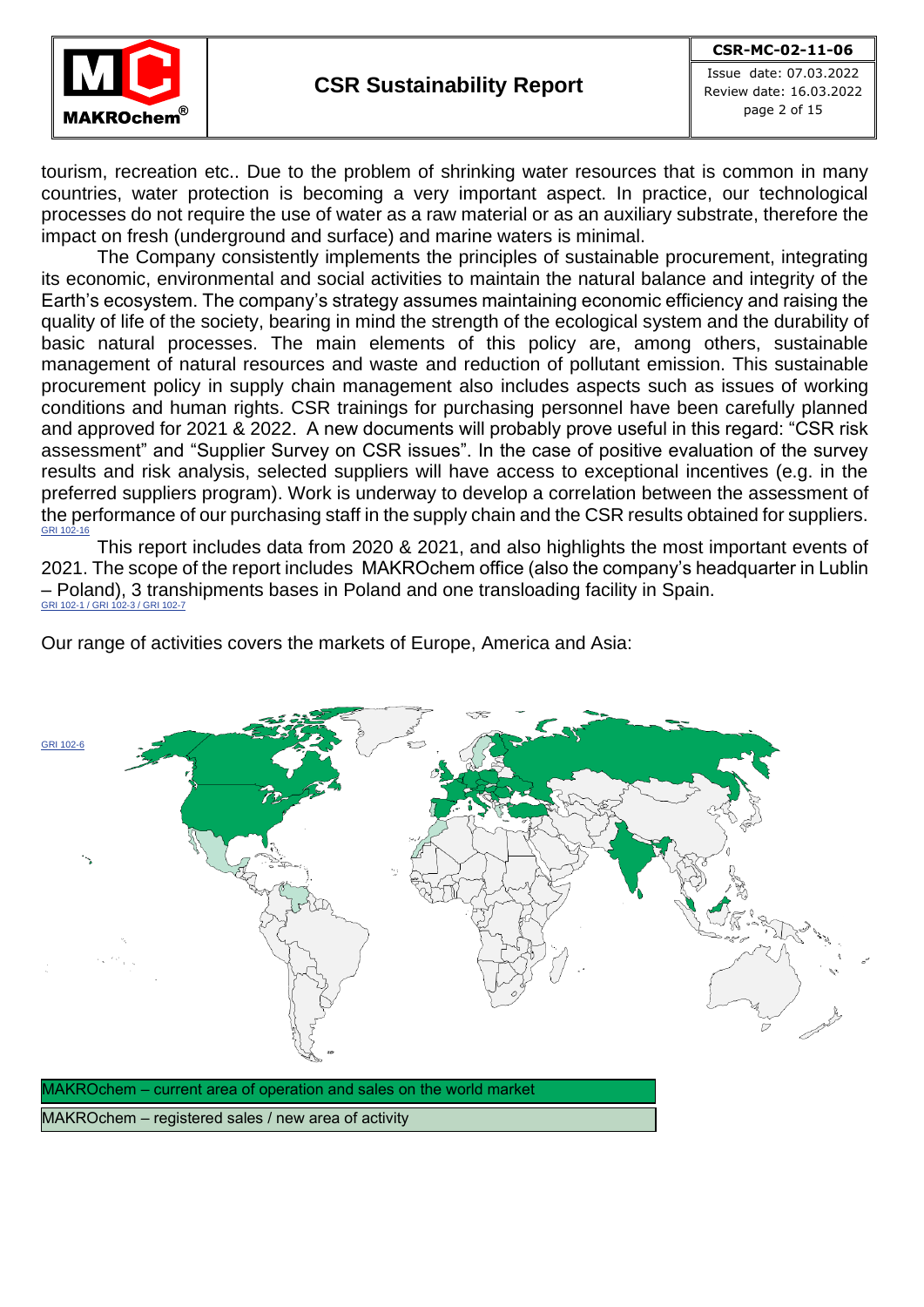

MAKROchem S.A. employs 118 employees at 3 transhipment bases in Poland, in company's headquarter in Lublin (Poland) and in 1 transhipment facility in Spain. GRI 102-7 / GRI 102-8

Significant key events for 2020 and 2021 include, among others:

- Completion of construction works on the Research and Development Center in Chruściel

- Audit ISO 9001 & ISO 14001 TŰV Nord in MAKROchem

We feel responsible for the impact that our business has in the areas of environment, social relations, business ethics and the working conditions of our employees. We strive to identify sustainability requirements in our supply chain.

In 2020 & 2021 new documents were developed that describe many processes and indicators, i.e.:

- Risk Assessment & Annexes / Instructions Epidemic Threat (SARS-Cov-2 virus)
- new revisions of Corruption Risk Assessment Procedure,
- new revisions of Whistleblower Procedure,
- new revisions of Emergency Response Plans (in case of emergencies),
- new revision of Emission Procedure,
- new revision of Waste Management Procedure,
- new revision of Anti-Corruption Procedure.

GRI 102-14 / GRI 102-15

Principles and norms of behavior.

Our employees have access to a document, we have called "Code of Conduct". We encourage them to carefully read the Code and to proceed in accordance with its provisions. Code of Conduct contains a set of values, and principles that are important to us and guide us in our business. The document was divided into elements of Business Ethics, issues related to the natural environment and human rights. The rules of conduct in the context of OHS, Sustainable Procurement and Business Continuity. GRI 102-46

1) Percentage of women employed (2021):

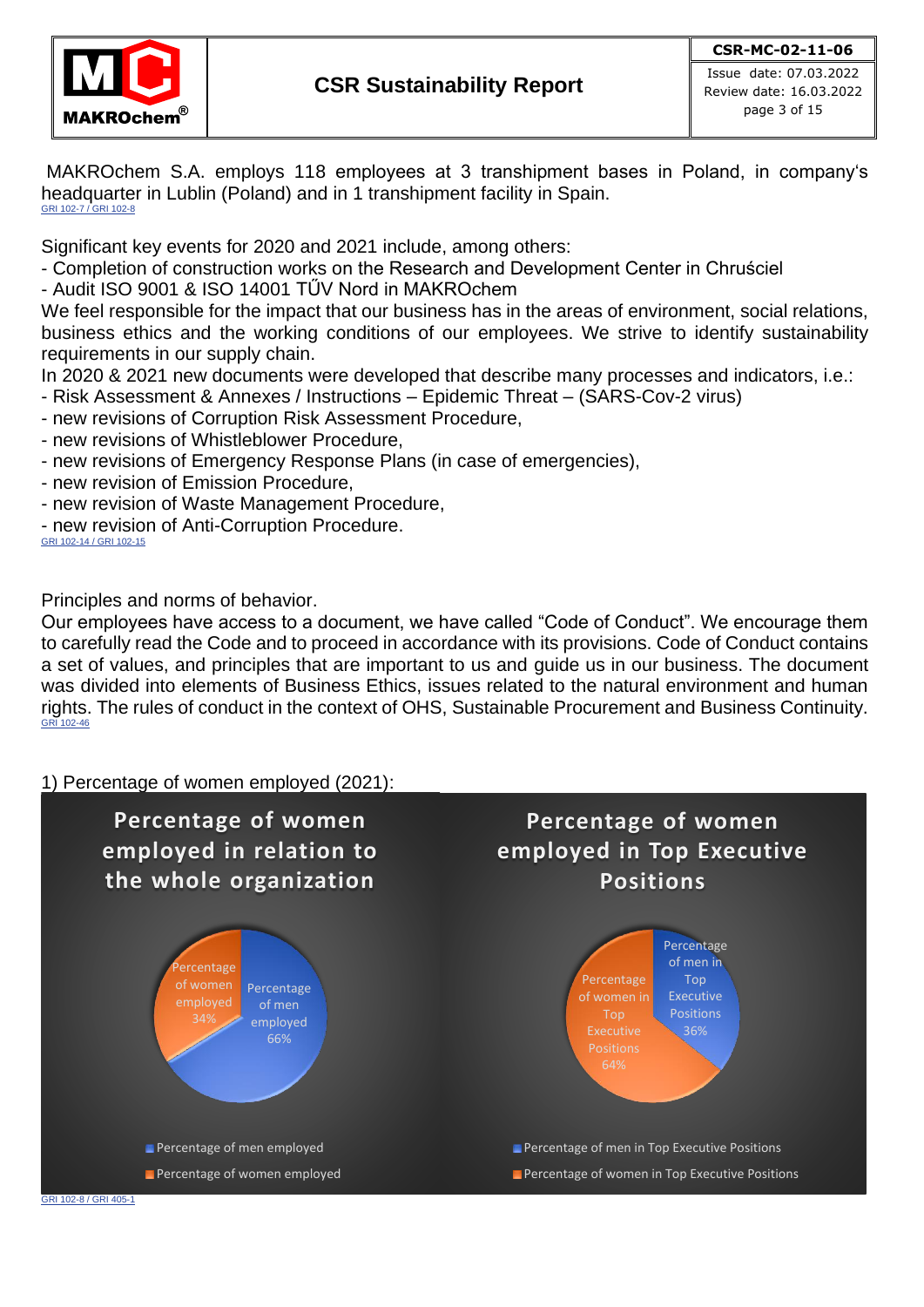



2) Percentage of women employed (2021) within the organization board:

3) In the reported years, no employees from groups defined as "vulnerable & minority". GRI 405-1

# *Labor & Human Rights*

In our occupational health and safety management system, risk assessment is carried out for individual workplaces. Instructions and procedures are translated into the main language used by employees (if necessary). A Joint-Labor Management Committee regarding Health & Safety was also set up. Thanks to this, an Employee Representative participates in the development of the Health & Safety Management System. After the end of the year, a comprehensive annual health and safety assessment is carried out in the company. The last report is called "OHS Assessment 2021", contains, among others, such data:

- regular health check-up for employees,
- programs of health & safety trainings for employees (including safety issues for drivers),
- accident analysis and key indicators,
- work room equipment,
- work organization,
- health risks in work process,
- equipping with protection means,
- employment size by job title,

All remunerations, compensations for extra or atypical working hours are agreed and specified in the remuneration regulations and work regulations. The mentioned documents (in particular "Payroll Regulation") also mention the bonus - it depends on the company's results. Equal pay is promoted in the same job in the workplace. Our work regulations also contain agreed records regarding flexible working hours, remote-work, childcare, additional leave beyond vacation days, etc.. Employees are covered by attractive Group – Life, Health & Accident Insurance. In 2020 an agreement was signed under which all interested employees will be covered by medical protection under a new comprehensive Medical Care Agreement. MAKROchem employees can now make appointments in medical facilities using the phone, mobile application or patient portal. As part of the medical package,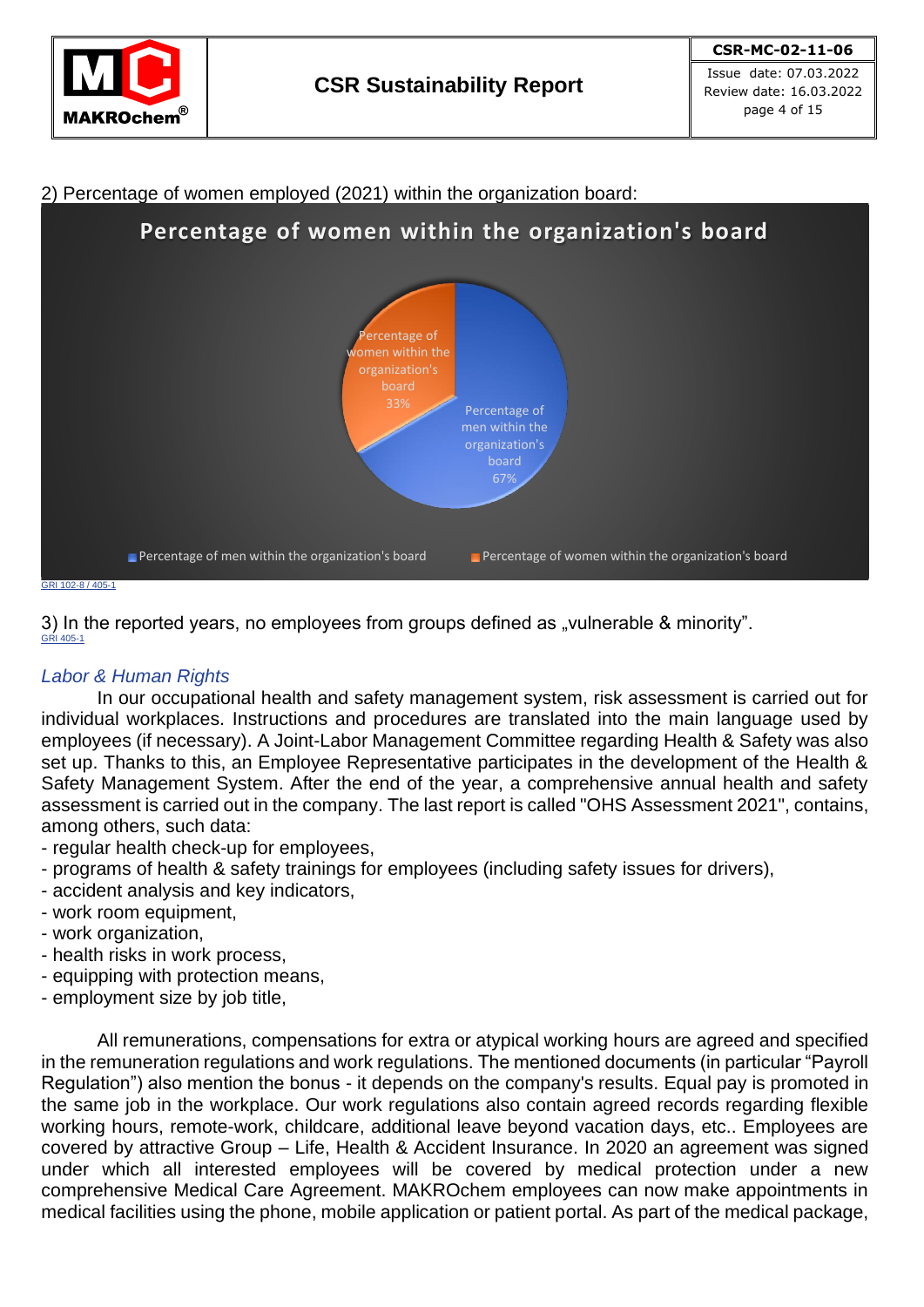

Issue date: 07.03.2022 Review date: 16.03.2022 page 5 of 15

free telephone consultations with doctors are also available 7 days a week, online video consultations and chats are also possible (via the website). In case of emergencies or injures, the hotline is available 24 hours / all days of week. Periodic compulsory medical examinations are ordered in accordance with applicable regulations. In 2020, mandatory medical examinations were carried out on 46 employees (in 2021 – 65 medical examinations were carried). Funding in the form of sport benefit cards for interested employees was introduced in 2022. Since that time, there has been free use of many sports facilities as a result. The following activities, among others, are available: swimming pool, fitness training, gym workouts, sauna, climbing wall, yoga, martial arts, pilates, squash, dance, aqua aerobics, ice rink, tennis, trampoline park, kayaking.

No cases of discrimination or harassment were reported during 2020 & 2021. In the event of similar events occurring in the future, our procedure briefly describes the necessary actions (so called "Remediation procedure" - part of Whistleblowing Procedure). Our Whistleblowing Procedure and intranet notification form allow employees to express their comments, among others in terms of working conditions (also cases of discrimination, corruption, data security, human rights violation, etc.). Integration meetings (restaurant, bowling, etc.) take place regularly (about once a month). All employees, regardless of their age, gender, disabilities etc. are invited. As a result of the coronavirus pandemic, in 2020 & 2021 all described sporting events and events for employees were suspended – until further notice.

GRI 401-2 / GRI 403-2 / GRI 405-2 / GRI 406-1 / GRI 403-4 / GRI 403-6 / GRI 403-8 / GRI 407-1



LTI SR = ((number of days lost due to injuries) x 1,000) / total hours worked

LTI SR: ((54\*1000)/2024h)=26,680 GRI 403-9

In 2020, only two accidents at work occurred in all reported establishments. In 2021, only one accident at work occurred. There are no fatalities as a result of work-related injuries. There were also no incidents related to customers health and safety.

| Rates of recordable work-related injuries in MAKROchem - Year 2021                               |                                                                                 |                                |  |  |  |  |  |  |
|--------------------------------------------------------------------------------------------------|---------------------------------------------------------------------------------|--------------------------------|--|--|--|--|--|--|
| Description/                                                                                     | Lost Time Injury Frequency Rate                                                 | Lost Time Injury Severity Rate |  |  |  |  |  |  |
| (factor name)                                                                                    | (LTI FR)                                                                        | (LTI SR)                       |  |  |  |  |  |  |
|                                                                                                  |                                                                                 |                                |  |  |  |  |  |  |
|                                                                                                  | 4,276 OHS Progress!                                                             | 5,952 OHS Progress!            |  |  |  |  |  |  |
| $\star$                                                                                          |                                                                                 |                                |  |  |  |  |  |  |
| LTI FR = ((total number of lost time injury events) x 1000000) / total hours worked company wide |                                                                                 |                                |  |  |  |  |  |  |
| LTI FR: ((1*1000000)/(116*2016h))=4,276                                                          |                                                                                 |                                |  |  |  |  |  |  |
|                                                                                                  | LTI SR = ((number of days lost due to injuries) $x$ 1,000) / total hours worked |                                |  |  |  |  |  |  |
| LTI SR: ((12*1000)/2016h)=5,952                                                                  |                                                                                 |                                |  |  |  |  |  |  |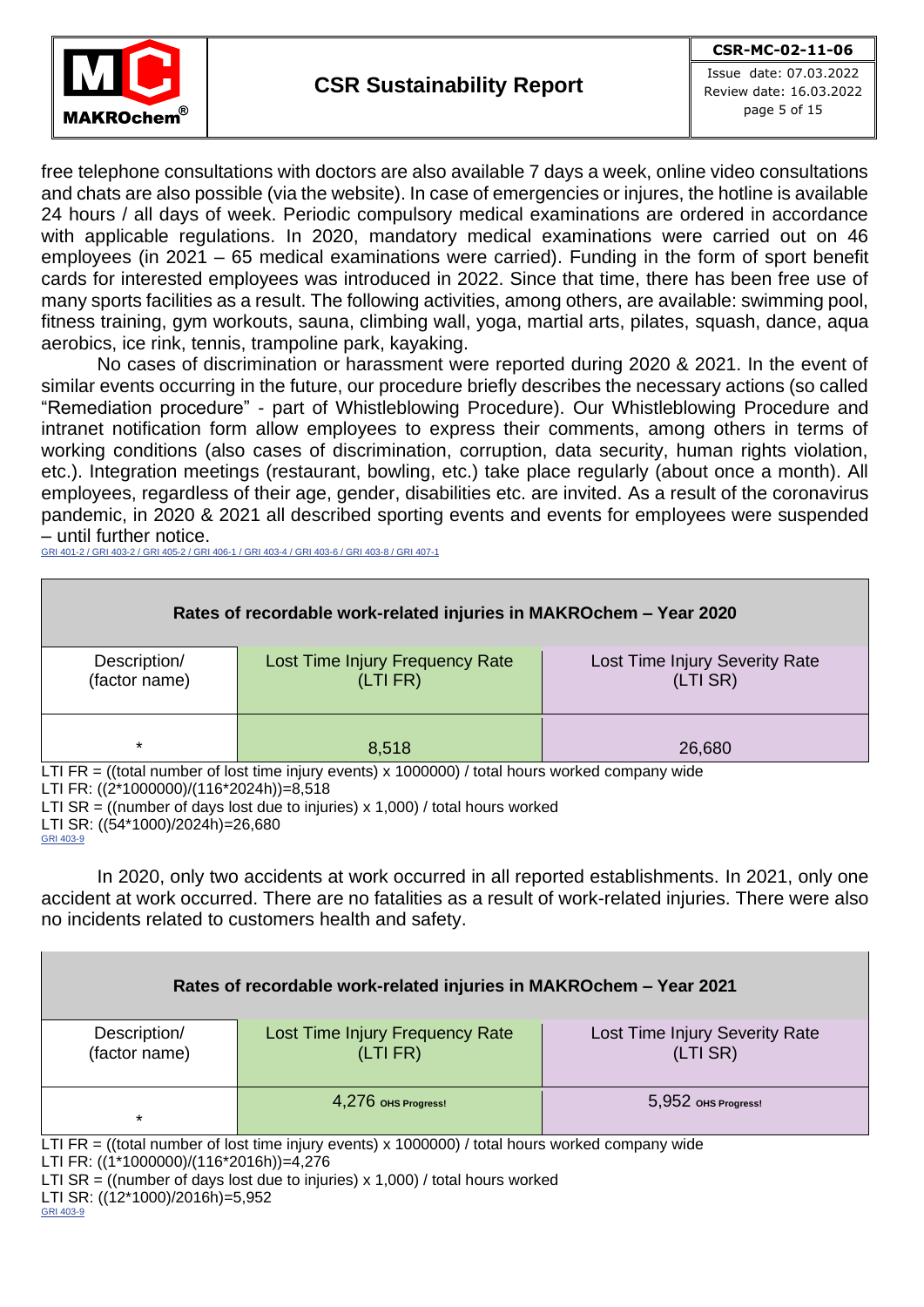Each of our employees is covered by a work safety management system.

To maintain safety and mitigate health risks in the work environment, we set ourselves objectives such as prevention of accidents, breakdowns and potentially accidental occurrences, as well as elimination or reduction of risk factors. Therefore, tests of particulate air pollutants were carried out at workplaces "Reloading Worker" and "Foreman" in three of our Reloading Centers. Workers exposure indicators met all the requirements of applicable national standards and regulations. This is evidenced by the presented LBŚP-182/2020 and 225/LB-HP/20 test reports issued by work environment testing laboratories accredited by the Polish Center for Accreditation.

Due to the appearance of the SARS-Cov-2 coronavirus and COVID-19 cases in the world, a comprehensive Occupational Risk Assessment entitled "Epidemical Threats" marked with the OR.EP.1/2020 number was carried out. The document was issued together with a set of instructions describing the required security measures in this regard. Our work regulations in individual sections define activities that are prohibited at work, i.e. no alcohol, no drugs, no substance abusing. Breathalyzers are available for authorized persons in our facilities.

An employee representative was elected in the vote. Collective agreement was also established on social dialogue with employees (named "*Joint Labor - Management Agreement*"). Thanks to the agreement, employees - through their representative - can define their position on matters of working conditions, Health & Safety, Career Management & Trainings, Discrimination & Harassment Aspects.

GRI 402 / GRI 403-8 / GRI 403-1 / GRI 403-2 / GRI 403-4

## *Career Development & Trainings*

Key documents used in our career development and training program include:

- Training Request Form
- Trainings process description (procedure)
- Trainings Evaluation Form (possibility to evaluate trainings, their usefulness, content etc.)
- Career Plan / Trainings Schedule Form (with status: Planned / Implemented)

Periodic employee evaluations are carried out, carried out by their supervisors (using forms called "Individual Performance Assessment"). Most often this happens when the job position and nature of work change. The recently developed "Recruitment process" also includes a description of the possibilities of the so-called internal recruitment as part of an internal career in the company.

The training program on the protection of information and personal data was started already in 2018 and after this program, an information security audit took place (in IQ 2019). The audit also covered all control procedures related to information security breaches.

Among the planned trainings for 2021 & 2022, it is worth highlighting approved CSR training for personnel responsible for purchases in our supply-chain. Based on the results of the "Supplier's CSR self-assessment" survey and our "CSR Risk Assessment" document, we will be able to create a plan for building the capacity of our suppliers in social and environmental issues (e.g. by developing new training plans).

In 2020 & 2021, several training courses were organized on environmental issues:

- Handling on waste and sewage,
- Packaging management,
- Reporting waste and emissions,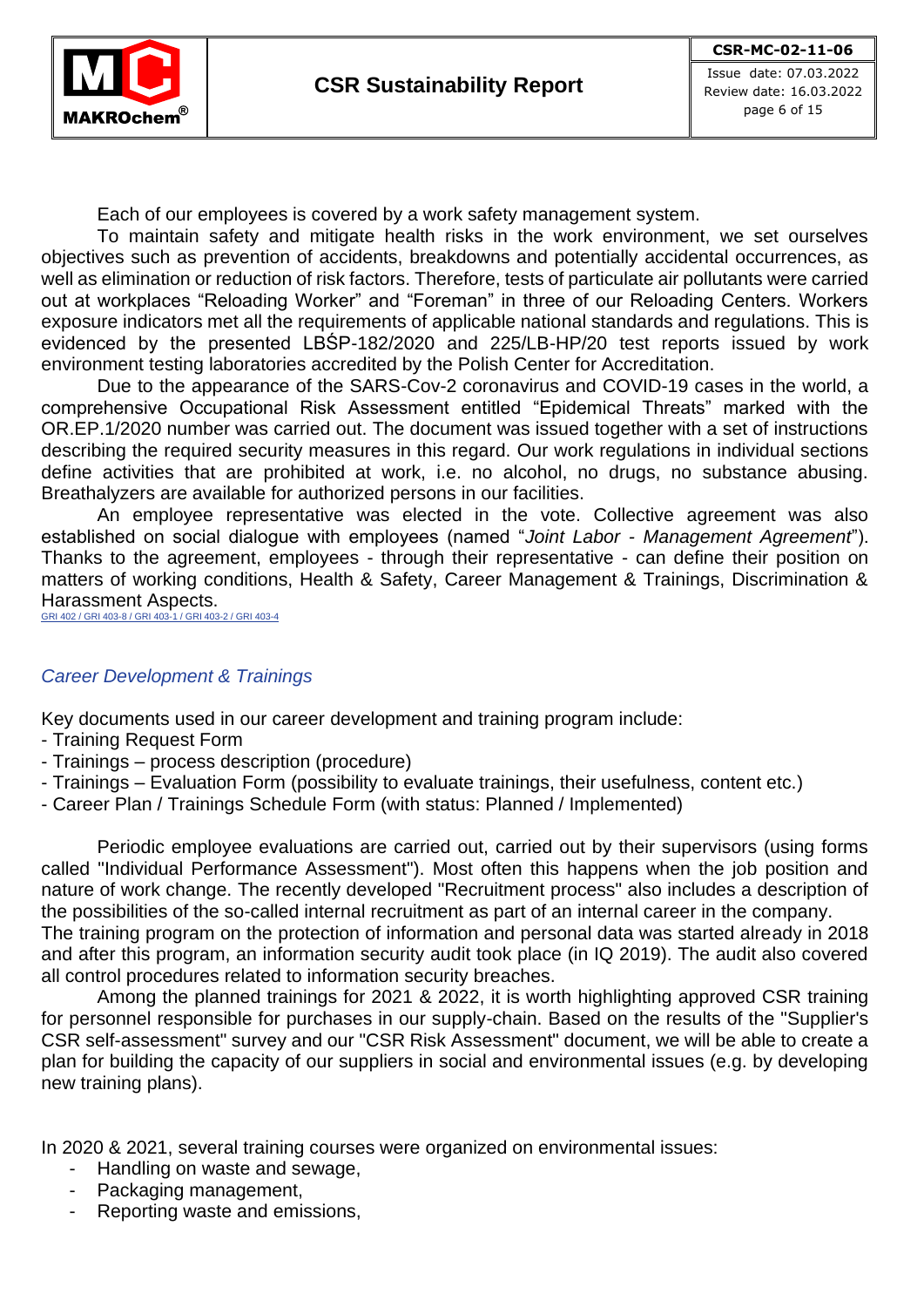

Issue date: 07.03.2022 Review date: 16.03.2022 page 7 of 15

- Tire recycling,
- Carbon footprint & ecological approach,
- Rubber technology (in relation to rubber waste recycling plans).

The trainings took place in November and December 2020 / 2021, were documented by the organizers and assessed by the participants. GRI 404-2

Average training hours per employee:

|                         | Average training hour in MAKROchem - Year 2021                   |                                                               |  |  |  |  |  |
|-------------------------|------------------------------------------------------------------|---------------------------------------------------------------|--|--|--|--|--|
| Amendments/<br>(hours)  | Without obligatory OHS trainings<br>(average hours per employee) | With obligatory OHS trainings<br>(average hours per employee) |  |  |  |  |  |
| 6,34<br>2,95<br>$\star$ |                                                                  |                                                               |  |  |  |  |  |
| GRI 404-1               |                                                                  |                                                               |  |  |  |  |  |

43 employees have been trained under the CSR / environment and ethics training program in 2021. One of our frequently used training programs also includes good practices for drivers on business trips - improving their skills in Safe-driving and Eco-driving. The training also includes new car security systems: e.g. speed limiters, collision prevention systems. Drivers who travel on business are always equipped with cell phones. Also subcontractors working on our facilities sign (after a short OHS training) a document called "Contractor Checklist".

GRI 403-5

## *Environment*

In July 2021, environmental audits were performed at the company and ISO 14001:2015 environmental certification was granted. At MAKROchem S.A., 100% of our facilities in Poland and Spain have been certified according to ISO 14001. Our Operations Department and Quality Representative collects and interprets all data regarding environmental impact, GHG emissions, packaging waste generation, occupational safety of employees. We support the principles promoted by UNGC. No discrepancies related to compliance with environmental laws and regulations have been registered - This was confirmed by the results of an energy audit conducted at MAKROchem. No noncompliance was found. All measurements, e.g. noise or dust measurements are made at appropriate intervals, or when the results of measurements obtained earlier (e.g. 5 years earlier) are excellent, subsequent measurements according to law and official regulations do not have to be repeated. This is evidenced by the presented LBSP-182/2020 and 225/LB-HP/20 test reports (mentioned in GRI 402/GRI 403-8 / GRI 403-1 / GRI 403-2 / GRI 403-4) issued by work environment testing laboratories accredited by the Polish Center for Accreditation.

*GRI 307 / GRI 102-46*

The GHG emissions monitoring system covers the entire list of sites included in our ISO 14001 certification. From 2022 onwards, our methodology for calculating the carbon footprint has been revised and simultaneously unified with the GHG Protocol:<https://ghgprotocol.org/corporate-standard> (due to this change, there were minor differences in the calculation results with respect to our previous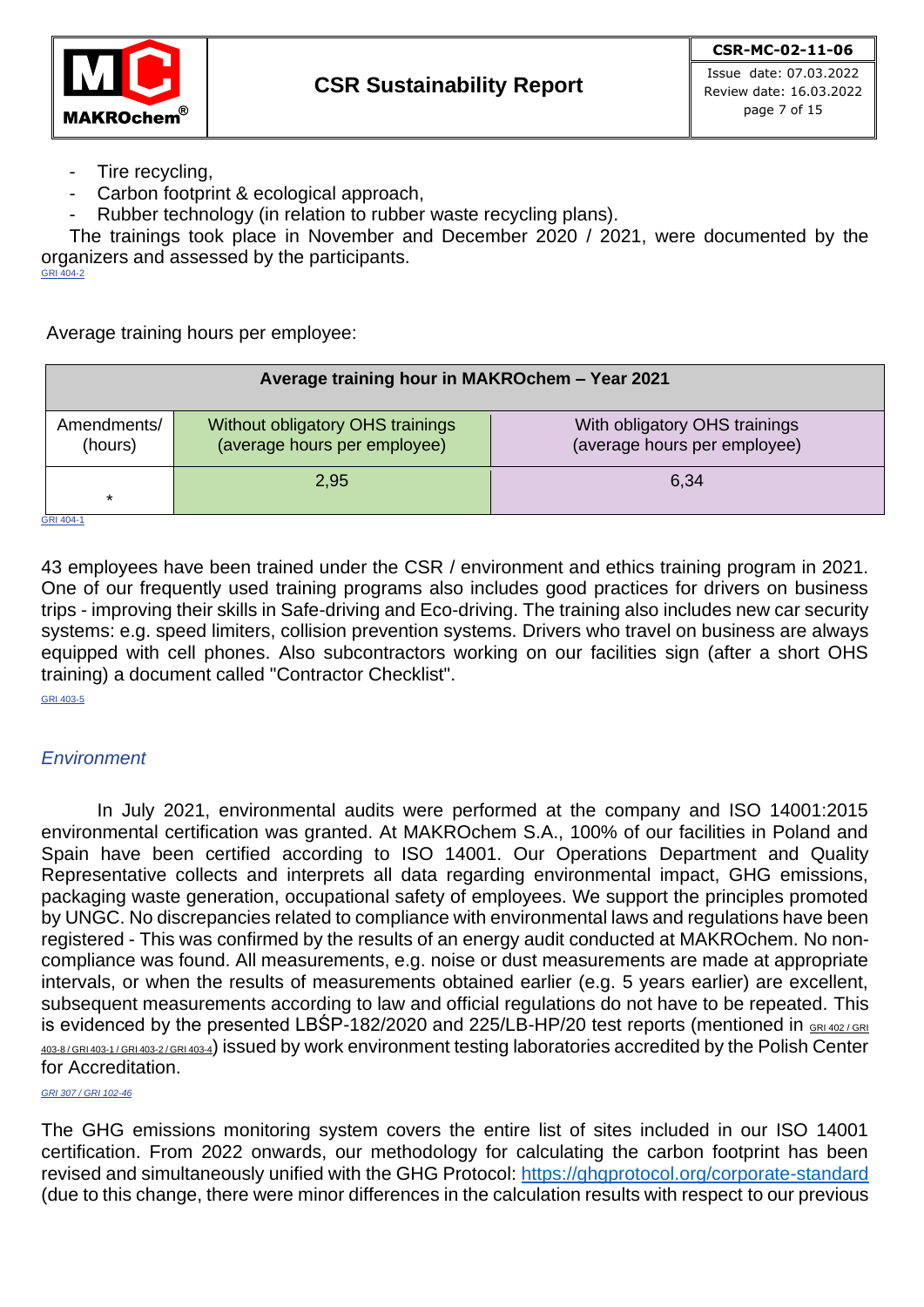

Issue date: 07.03.2022 Review date: 16.03.2022 page 8 of 15

report). The necessary calculations are performed using the GHG Inventory spreadsheet – a minimum of once per year.

| <b>GHG Emissions Summary:</b>              |                                                                                                                       |                             |                             |  |  |  |
|--------------------------------------------|-----------------------------------------------------------------------------------------------------------------------|-----------------------------|-----------------------------|--|--|--|
| Scope                                      | <b>Activity Type</b>                                                                                                  | <b>Year 2020</b>            | <b>Year 2021</b>            |  |  |  |
|                                            |                                                                                                                       | [tons of CO <sub>2</sub> e] | [tons of CO <sub>2</sub> e] |  |  |  |
| Scope 1                                    | <b>Stationary combustion</b>                                                                                          | 80,74                       | 80,24                       |  |  |  |
| Scope 1                                    | Mobile combustion                                                                                                     | 142,07                      | 169,14                      |  |  |  |
| Scope 1                                    | Fugitive emissions from air-conditioning                                                                              | 9,62                        | 0,00                        |  |  |  |
|                                            | <b>Total SCOPE 1</b>                                                                                                  | 232,43                      | 249,38                      |  |  |  |
| Scope 2                                    | Purchased electricity - location based                                                                                | 597,19                      | 692,89                      |  |  |  |
| Scope 2                                    | Purchased heat and steam                                                                                              | 0.85                        | 0.94                        |  |  |  |
|                                            | <b>Total SCOPE 2</b><br>693,84<br>598,04                                                                              |                             |                             |  |  |  |
| Scope 3                                    | Upstream transportation & distribution                                                                                | 6076,79                     | 9226,67                     |  |  |  |
| Scope 3                                    | <b>Business travel</b>                                                                                                | n/a                         | 8,72                        |  |  |  |
| <b>Total SCOPE 3</b><br>9235,38<br>6076,79 |                                                                                                                       |                             |                             |  |  |  |
| GRI 305-1 / 305-2 / 305-3                  | Method of assessment: https://ghgprotocol.org/ghg-emissions-calculation-tool---------------GHG Inventory of MAKROchem |                             |                             |  |  |  |

**Disaggregation of Scope 1 & 2 emissions by facility:** 

| Scope<br>/ Location | <b>Activity Type</b>                                                                                            | <b>Year 2020</b><br>[tons of CO <sub>2</sub> e] | <b>Year 2021</b><br>[tons of CO <sub>2</sub> e] |
|---------------------|-----------------------------------------------------------------------------------------------------------------|-------------------------------------------------|-------------------------------------------------|
| Scope 1 / Lublin    | <b>Stationary combustion</b>                                                                                    | 0,06                                            | 0.14                                            |
| Scope 1 / Lublin    | <b>Mobile combustion</b>                                                                                        | 28,12                                           | 35,58                                           |
| Scope 1 / Lublin    | Fugitive emissions from air-conditioning                                                                        | 0,00                                            | 0,00                                            |
| Scope 2 / Lublin    | Purchased electricity - location based                                                                          | 419,28                                          | 493,15                                          |
| Scope 2 / Lublin    | Purchased heat and steam                                                                                        | 0,00                                            | 0,00                                            |
| Scope 1 / Chruściel | <b>Stationary combustion</b>                                                                                    | 57,41                                           | 60,71                                           |
| Scope 1 / Chruściel | Mobile combustion                                                                                               | 37,93                                           | 49,81                                           |
| Scope 1 / Chruściel | Fugitive emissions from air-conditioning                                                                        | 9,62                                            | 0,00                                            |
| Scope 2 / Chruściel | Purchased electricity - location based                                                                          | 67,69                                           | 93,51                                           |
| Scope 2 / Chruściel | Purchased heat and steam                                                                                        | 0,00                                            | 0,00                                            |
| Scope 1 / Dąbrowa   | <b>Stationary combustion</b>                                                                                    | 23,27                                           | 19,39                                           |
| Scope 1 / Dąbrowa   | Mobile combustion                                                                                               | 45,71                                           | 48,11                                           |
| Scope 1 / Dąbrowa   | Fugitive emissions from air-conditioning                                                                        | 0,00                                            | 0,00                                            |
| Scope 2 / Dąbrowa   | Purchased electricity - location based                                                                          | 43,46                                           | 39,52                                           |
| Scope 2 / Dąbrowa   | Purchased heat and steam                                                                                        | 0,00                                            | 0,00                                            |
| Scope 1 / Żurawica  | <b>Stationary combustion</b>                                                                                    | 0,00                                            | 0,00                                            |
| Scope 1 / Żurawica  | Mobile combustion                                                                                               | 15,83                                           | 18,32                                           |
| Scope 1 / Żurawica  | Fugitive emissions from air-conditioning                                                                        | 0,00                                            | 0,00                                            |
| Scope 2 / Żurawica  | Purchased electricity - location based                                                                          | 13,04                                           | 14,17                                           |
| Scope 2 / Żurawica  | Purchased heat and steam                                                                                        | 0,85                                            | 0,94                                            |
| Scope 1 / Arrùbal   | <b>Stationary combustion</b>                                                                                    | 0,00                                            | 0,00                                            |
| Scope 1 / Arrùbal   | Mobile combustion                                                                                               | 14,48                                           | 17,31                                           |
| Scope 1 / Arrùbal   | Fugitive emissions from air-conditioning                                                                        | 0,00                                            | 0,00                                            |
| Scope 2 / Arrùbal   | Purchased electricity - location based                                                                          | 53,72                                           | 52,54                                           |
| Scope 2 / Arrùbal   | Purchased heat and steam                                                                                        | 0,00                                            | 0,00                                            |
| GRI 305-1 / 305-2   | Method of assessment: https://ghgprotocol.org/ghg-emissions-calculation-tool----<br>-GHG Inventory of MAKROchem |                                                 |                                                 |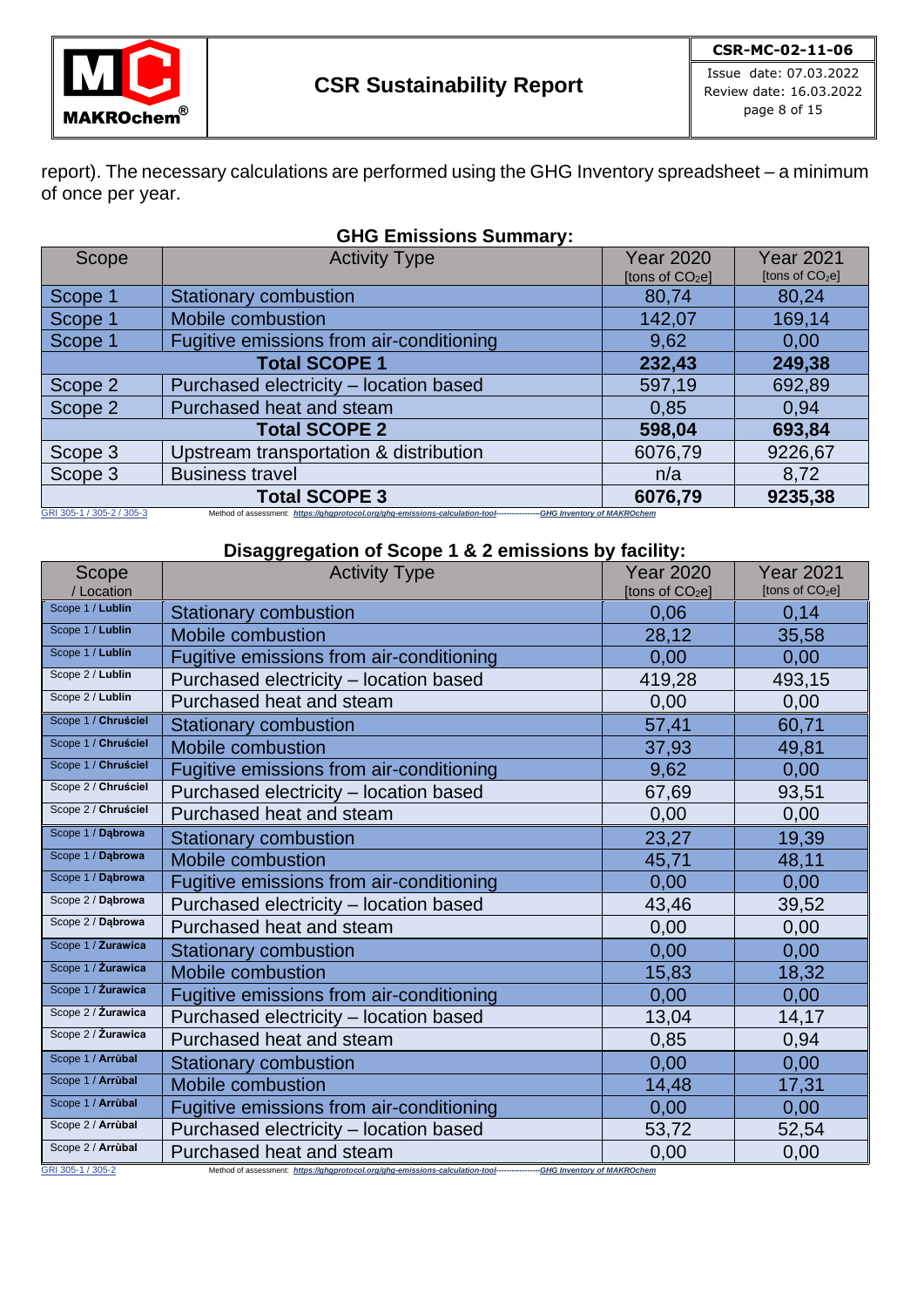

As part of meeting the requirements of ISO 14001, detailed Life Cycle Analysis (LCA) of MAKROchem's main product was carried out:



GRI 305-1 / GRI 305-2 / GRI 305-3

| Intensity Indicators (GHG emissions Scope 1 & 2 / Energy Intensity) – Year 2020       |                                                                                                                                                      |                                                             |  |  |  |
|---------------------------------------------------------------------------------------|------------------------------------------------------------------------------------------------------------------------------------------------------|-------------------------------------------------------------|--|--|--|
| <b>GHG Intensity</b><br>(Scope 1)<br>(kg of $CO2e/$<br>per 1 ton of reloaded product) | <b>GHG Intensity</b><br>(Scope 2)<br>(kg of $CO2e/$<br>per 1 ton of reloaded product)                                                                | Energy Intensity<br>(kWh/<br>per 1 ton of reloaded product) |  |  |  |
| 2,00<br>GRI 305-4 / GRI 302-3                                                         | 5,15<br>Method of assessment: (for GHG Indicators): https://ghgprotocol.org/ghg-emissions-calculation-tool----------------GHG Inventory of MAKROchem | 6,50                                                        |  |  |  |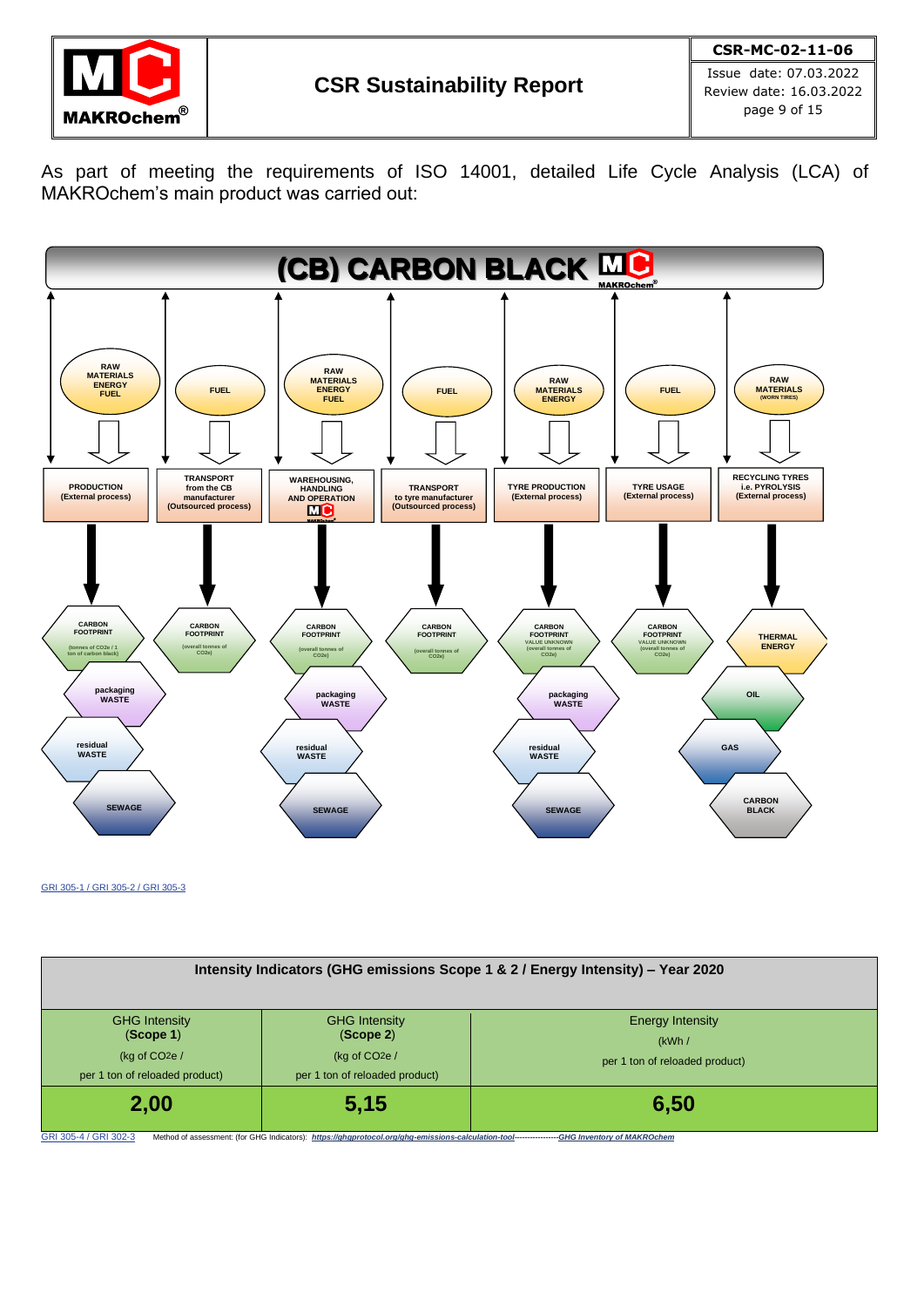

Issue date: 07.03.2022 Review date: 16.03.2022 page 10 of 15

| <b>GHG Intensity</b>             | <b>GHG Intensity</b>             | <b>Energy Intensity</b>        |  |
|----------------------------------|----------------------------------|--------------------------------|--|
| (Scope 1)                        | (Scope 2)                        | (kWh/                          |  |
| (kg of $CO2e/$                   | (kg of $CO2e/$                   | per 1 ton of reloaded product) |  |
| per 1 tonne of reloaded product) | per 1 tonne of reloaded product) |                                |  |
| $1.78$ (-10,92% Intensity)       | $4,96$ (-3,68% Intensity)        | $6,26$ (-3,67% Intensity)      |  |
| <b>Environmental Progress!</b>   | <b>Environmental Progress!</b>   | <b>Environmental Progress!</b> |  |

| Implementation of the established baseline environmental objectives - Year 2021                                                |                                                                                                                                                                                 |                                                               |  |  |  |  |
|--------------------------------------------------------------------------------------------------------------------------------|---------------------------------------------------------------------------------------------------------------------------------------------------------------------------------|---------------------------------------------------------------|--|--|--|--|
| Construction of a gas-fired boiler plant at the<br>transshipment site at Chruściel (instead of the<br>coal-fired boiler plant) | Completion of the first phase of the environmental project: lab<br>production of eco-friendly carbon black mixtures (and analysis of<br>their physical and chemical properties) | Raising environmental awareness among MAKROchem<br>employees. |  |  |  |  |
| <b>Construction completed</b><br><b>Environmental Progress!</b>                                                                | <b>Stage 1 of 3 completed</b><br><b>Environmental Progress!</b>                                                                                                                 | 43 employees were trained<br><b>Environmental Progress!</b>   |  |  |  |  |

GRI 305-1 / GRI 305-5

| New quantitative environmental Emissions Scope Reduction Targets                                                                                                                         |                                       |                                     |                                                           |  |  |
|------------------------------------------------------------------------------------------------------------------------------------------------------------------------------------------|---------------------------------------|-------------------------------------|-----------------------------------------------------------|--|--|
| Type of emission                                                                                                                                                                         | <b>Year 2020</b><br>(tons of $CO2e$ ) | Base Year 2021<br>(tons of $CO2e$ ) | Absolute Scope Reduction Target (2%)<br>(tons of $CO2e$ ) |  |  |
| Scope 1                                                                                                                                                                                  | 232,43                                | 249,38                              | 244,39                                                    |  |  |
| Scope 2                                                                                                                                                                                  | 598,04                                | 693,84                              | 679,96                                                    |  |  |
| Scope 3                                                                                                                                                                                  | 6076,79                               | 9235,38                             | 9050,67                                                   |  |  |
| GRI 305-1 / 305-2 / GRI 305-3 / GRI 305-5<br>Method of assessment (for GHG Indicators): https://ghaprotocol.org/gha-emissions-calculation-tool----------------GHG Inventory of MAKROchem |                                       |                                     |                                                           |  |  |

| 05-3 / GRI 305-9 | ----------Method of assessment (for GHG Indicators): https://ghaprotocol.org/ghg-emissions-calculation-tool--------- | -GHG Inventory of MAKROchem |
|------------------|----------------------------------------------------------------------------------------------------------------------|-----------------------------|
|                  |                                                                                                                      |                             |

| New quantitative environmental Emissions Scope Intensity Reduction Targets |                                                                      |                                                                    |                                                                                                    |  |  |
|----------------------------------------------------------------------------|----------------------------------------------------------------------|--------------------------------------------------------------------|----------------------------------------------------------------------------------------------------|--|--|
| Type of emission                                                           | <b>Year 2020</b><br>(kg of $CO2e/$<br>per 1 ton of reloaded product) | Base Year 2021<br>(kg of $CO2e/$<br>per 1 ton of reloaded product) | Absolute Scope Intensity Reduction Target (2%)<br>(kg of $CO2e/$<br>per 1 ton of reloaded product) |  |  |
| Scope 1 Intensity                                                          | 2,00                                                                 | 1,78                                                               | 1,74                                                                                               |  |  |
| <b>Scope 2 Intensity</b>                                                   | 5,15                                                                 | 4,96                                                               | 4,86                                                                                               |  |  |

GRI 305-1 / 305-2 / 305-4 / GRI 305-5 Method of assessment (for GHG Indicators): *[https://ghgprotocol.org/ghg-emissions-calculation-tool--](https://ghgprotocol.org/ghg-emissions-calculation-tool)---------------GHG Inventory of MAKROchem*

The total area of the headquarters in Lublin and all office spaces on all floors of the office building (including leased areas) are heated and air – conditioned with the use of heat pumps with the most favourable energy parameters:

| Renewable energy supplied to MAKROchem - Year 2021<br>(Headquarters building & Main Offices Complex in Lublin) |                                                                                                             |                                    |                                             |                                                 |                                                    |  |
|----------------------------------------------------------------------------------------------------------------|-------------------------------------------------------------------------------------------------------------|------------------------------------|---------------------------------------------|-------------------------------------------------|----------------------------------------------------|--|
| Ambient heat<br>source<br>(type)                                                                               | Installed<br><b>Device</b><br>(type)                                                                        | Device power<br>(capacity)<br>[MW] | Usable heat<br>provided by the Unit<br>[GJ] | Average seasonal<br>performance factor<br>(SPF) | Renewable energy provided<br>by the device<br>[GJ] |  |
| Air                                                                                                            | Heat Pump 1                                                                                                 | 0.204                              | 1255,8                                      | 2,50                                            | 753                                                |  |
| Air                                                                                                            | Heat Pump 2                                                                                                 | 0.396                              | 2808,4                                      | 2,50                                            | 1685                                               |  |
| GRI 302-1                                                                                                      | Data source: Central Statistical Office – Report G-02o https://raport.stat.gov.pl/forms.g02o 4 3/odbior.do# |                                    |                                             |                                                 |                                                    |  |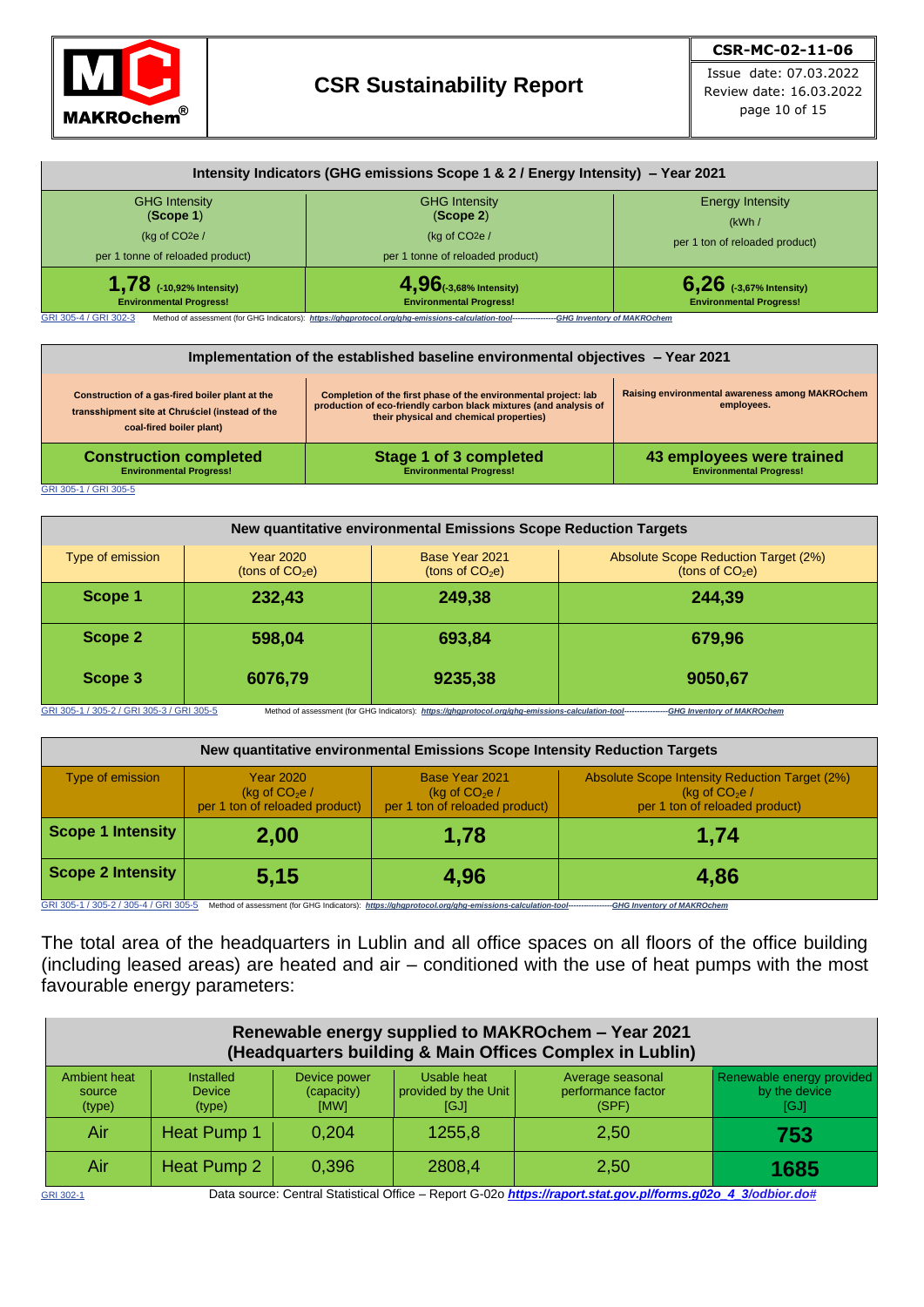

page 11 of 15

We make GHG emissions available (in the form of a Sustainability Report – to our internal stakeholders on our intranet site and publicly – on our official website makrochem.com: [https://www.makrochem.com/?page\\_id=5\)](https://www.makrochem.com/?page_id=5)

Due to the fact that water does not occur in our technological / production processes, it is used only for communal purposes (bathrooms, kitchens, showers, sanitary facilities). Therefore, the discharge of water in terms of destination and quality takes place in accordance with national regulations to the sewerage network (quantity of municipal wastewater is equal to the quantity of water consumed). GRI 306-1

| Water consumption in MAKROchem - Year 2020   |                                |                            |                              |                              |                                                 |                                                                                      |
|----------------------------------------------|--------------------------------|----------------------------|------------------------------|------------------------------|-------------------------------------------------|--------------------------------------------------------------------------------------|
| Lublin<br>(Headquarter)<br>(m <sup>3</sup> ) | Chruściel<br>(m <sup>3</sup> ) | <b>Zurawica</b><br>$(m^3)$ | Dabrowa<br>(m <sup>3</sup> ) | Arrùbal<br>(m <sup>3</sup> ) | <b>Consumption</b><br><b>Summary</b><br>$(m^3)$ | <b>Consumption</b><br><b>Intensity</b><br>$(dm3/per 1$ tonne of<br>reloaded product) |
| 4508                                         | 465                            | 266                        | 849                          | 229                          | 6317                                            | 54                                                                                   |

GRI 303-5

| Water consumption in MAKROchem - Year 2021   |                                |                     |                    |                              |                                                      |                                                                                                 |
|----------------------------------------------|--------------------------------|---------------------|--------------------|------------------------------|------------------------------------------------------|-------------------------------------------------------------------------------------------------|
| Lublin<br>(Headquarter)<br>(m <sup>3</sup> ) | Chruściel<br>(m <sup>3</sup> ) | Żurawica<br>$(m^3)$ | Dabrowa<br>$(m^3)$ | Arrùbal<br>(m <sup>3</sup> ) | <b>Consumption</b><br><b>Summary</b><br>$(m^3)$      | <b>Consumption</b><br><b>Intensity</b><br>(dm <sup>3</sup> /per 1 tonne of<br>reloaded product) |
| 809<br>GRI 303-5                             | 635                            | 303                 | 523                | 280                          | $2550$ $(-59,63%)$<br><b>Environmental Progress!</b> | ${\bf 18}$ (-66,49% Intensity)<br><b>Environmental Progress!</b>                                |

We recognize that factors such as speed, nature of the road, load carried and other parameters apart from the distance may affect the emissions and the consumption of fuel. To ensure efficient reduction of fuel consumption and  $CO<sub>2</sub>$  emissions, we use appropriate IT tools for optimizing route planning (e.g. WEB-SAT program). When planning a route, live traffic information is analyzed by the coordinator in the office and the driver who develop alternative routes in case of extensive traffic jams. Owing to this, the fuel consumption and overall impact on the environment are significantly limited.

Further measures adopted at MAKROchem to reduce  $CO<sub>2</sub>$  emissions from transport involve maintaining a fleet of transport trailers and using the services of carriers with modern low-emission equipment. Our own fleet of cars, used mainly for transporting people, mostly meets the requirements of fuel efficiency standards of EURO 5 and EURO 6. We systematically optimize loadings and conduct cabotage services in a way that maximizes our transport capabilities and reduces CO<sub>2</sub> emissions.

Our technology uses various devices, including special pulsation-pocket filters, which drastically reduce our dust and particulate emissions. This is described in our emissions-related procedure. *GRI 305*

The majority of waste generated by MAKROchem is packaging waste.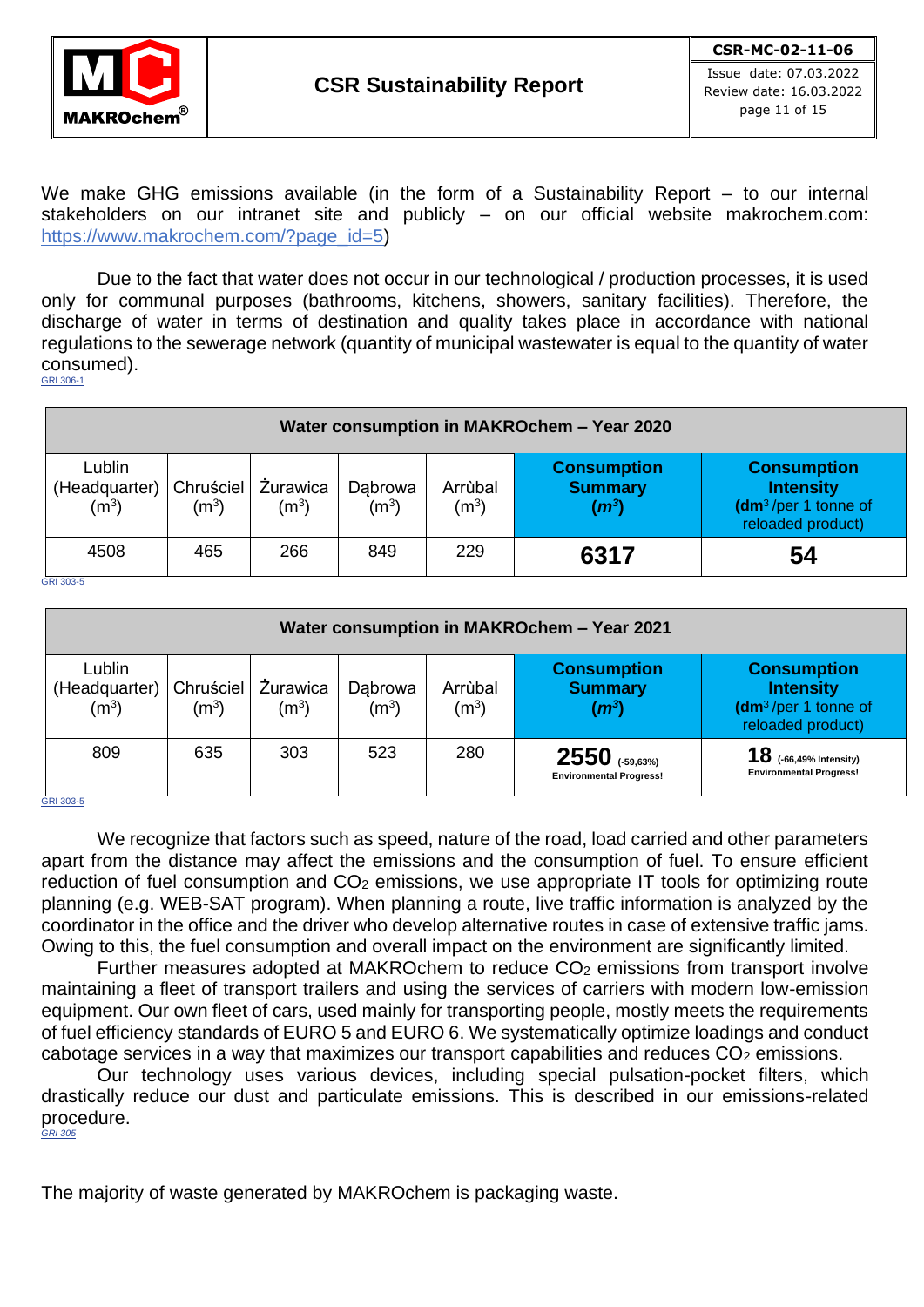

| Total weight of non-hazardous waste in MAKROchem - Year 2020 |                   |                                                      |                 |                 |                                 |
|--------------------------------------------------------------|-------------------|------------------------------------------------------|-----------------|-----------------|---------------------------------|
| Lublin<br>(Headquarter)<br>(Mg)                              | Chruściel<br>(Mg) | <b>Żurawica</b><br>(Mg)                              | Dąbrowa<br>(Mg) | Arrùbal<br>(Mg) | <b>Summary</b><br>$(Mg) - 2020$ |
| 13,605                                                       | 59,460            | 23,440                                               | 44,989          | 94,580          | 236,074                         |
| GRI 306-2                                                    |                   | Method of assessment: https://rejestr-bdo.mos.gov.pl |                 |                 |                                 |

| Total weight of non-hazardous waste in MAKROchem - Year 2021 |                   |                  |                 |                 |                                                         |
|--------------------------------------------------------------|-------------------|------------------|-----------------|-----------------|---------------------------------------------------------|
| Lublin<br>(Headquarter)<br>(Mg)                              | Chruściel<br>(Mg) | Zurawica<br>(Mg) | Dabrowa<br>(Mg) | Arrùbal<br>(Mg) | <b>Summary</b><br>$(Mg) - 2021$                         |
| 3,470                                                        | 14,286            | 6,810            | 30,349          | 71,360          | $126,275$ $(46,51\%)$<br><b>Environmental Progress!</b> |

*GRI 306-2* Method of assessment: *[https://rejestr-bdo.mos.gov.pl](https://rejestr-bdo.mos.gov.pl/)*

| Total weight of hazardous waste in MAKROchem - Year 2021 |                                                      |                  |                 |                 |                                 |
|----------------------------------------------------------|------------------------------------------------------|------------------|-----------------|-----------------|---------------------------------|
| Lublin<br>(Headquarter)<br>(Mg)                          | Chruściel<br>(Mg)                                    | Zurawica<br>(Mg) | Dabrowa<br>(Mg) | Arrùbal<br>(Mq) | <b>Summary</b><br>$(Mg) - 2021$ |
| 0,000                                                    | 0.086                                                | 0.000            | 0,044           | 0.004           | 0.134                           |
| GRI 306-2                                                | Method of assessment: https://rejestr-bdo.mos.gov.pl |                  |                 |                 |                                 |

| Total weight of waste recovered in MAKROchem - Year 2021 |         |                                                      |        |  |
|----------------------------------------------------------|---------|------------------------------------------------------|--------|--|
|                                                          | Summary | (Mg) – 2021                                          | 70.714 |  |
| <b>GRI 306-2</b>                                         |         | Method of assessment: https://rejestr-bdo.mos.gov.pl |        |  |

In 2019 / 2020 / 2021, decisive actions were taken to reduce the volume of generated waste by purchasing special packaging baling devices. In this way, the number of pallets containing used packaging has decreased approximately 3x. Similar devices have been installed in other facilities. This will significantly reduce the number of shipments of used packaging – as a consequence this will significantly reduce CO<sub>2</sub> emissions. We send packaging waste to companies that specialize in recycling it. The entire tonnage of hazardous waste was used electronic devices, batteries and toner packaging for printers. We send hazardous waste to companies that specialize in recycling it or give them back when buying new ones. In 2020, there were no significant leaks classified as fuel spills, oil spills, spills of chemicals or spills of wastes. *GRI 306-2 /* GRI 306-3

We have completed Research and Development Center, which will allow us to research leading to use of recycled carbon black in a wide range of applications. Our future products, built from recycled carbon black and virgin carbon black will greatly reduce the total carbon footprint connected with producing rubber and plastic products.

As part of our contribution to environmental protection, ecosystem rehabilitation and to maintaining biodiversity, we commissioned to plant 30,000 willow seedlings on an area of 1.2 hectares of wasteland, near our reloading base in Chruściel. GRI 304-3 / *GRI 306-2, 305-5*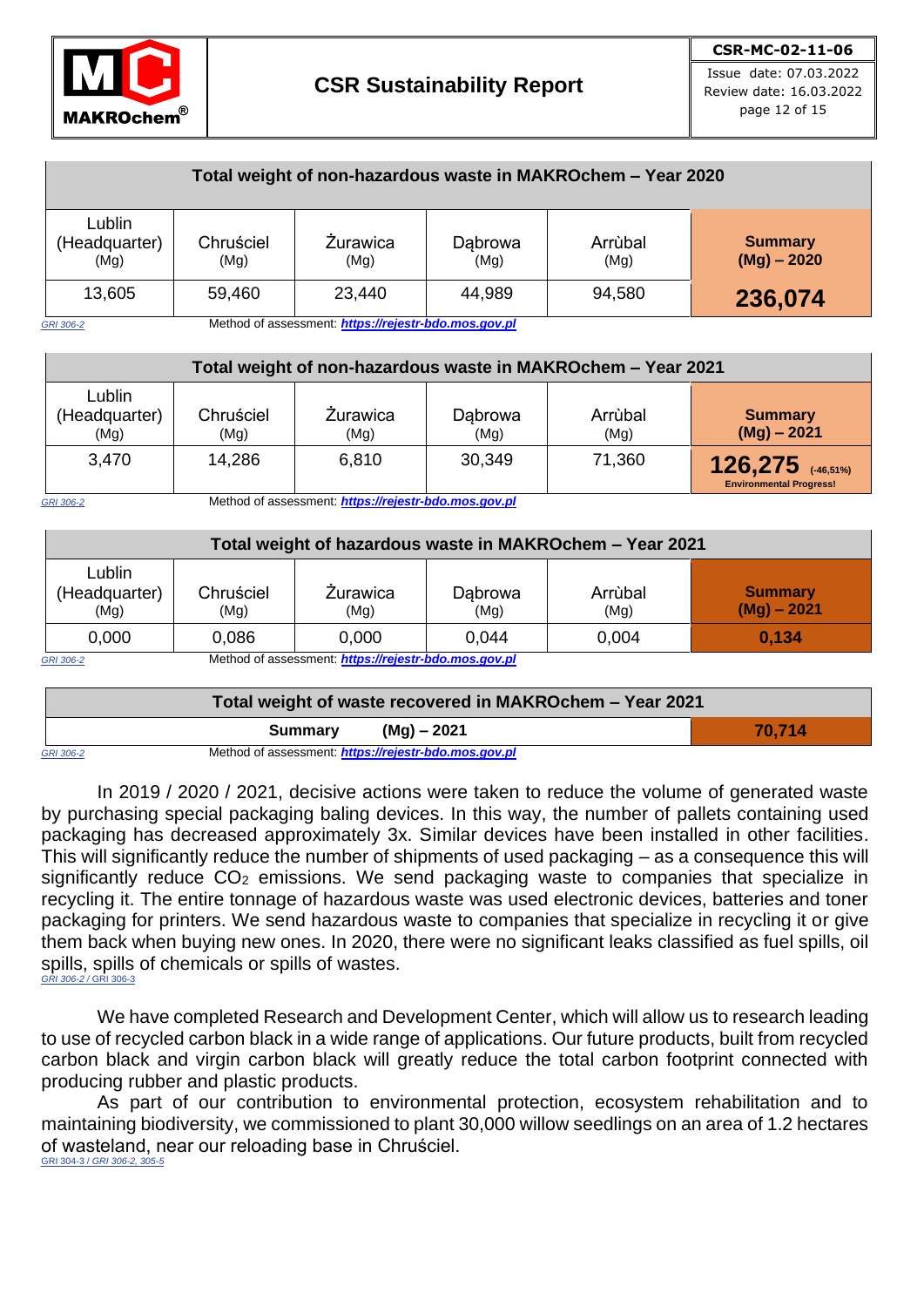

Issue date: 07.03.2022 Review date: 16.03.2022 page 13 of 15

At our company, we have a procedure in place (named: "Emergency Response Procedure") for responding to emergency situations, such as fire, power grid failure, accident at work or equipment failure. The emergency procedures and response plans have been adopted because we are convinced of the need to take immediate, yet well though-out, actions in case of incidents or site emergencies which may result in a threat to human health, life or the environment. *GRI 306*

#### *Ethics*

There was no corruption cases in 2020. As in previous years, there were no internal or external ethics-related incidents or legal actions. Also during previous year - 2021, there were no incidents regarding business ethics. As part of the anti-corruption actions, a Whistleblower Procedure was created and an electronic notification form was launched on our intranet: (https://www.makrochem.com/QS/zgloszenie.php).

The method of reporting is described in the mentioned procedure. As part of our preventive actions, a CSR risk assessment has also been developed. In addition, the procedure on the sensitive transactions (i.e.: regarding gifts) named "Accepting and giving gifts" was developed and implemented. We strive to monitor the status of compliance with our ethics. The tools are our new procedures and the electronic notification system described in Whistleblowing Procedure. A visit counter and a unique visit counter have been installed on the mentioned electronic form page. Our purchasing and accounting procedures are also checked for corruption and bribery. GRI 205-1 / GRI 205-2 / 205-3

The counters on 1Q, 2022 showed the following values:

| Value |
|-------|
| 174   |
| 115   |
|       |
|       |
|       |
|       |
|       |
|       |
|       |
|       |
|       |
|       |

Employees are aware in the subject of the company's anti-corruption policy and our Code of Conduct (Chapter II, Sub-Chapter 1.). The main document being the basis of the training is always available on our intranet pages: <https://www.makrochem.com/QS/> (polish version) and <https://www.makrochem.com/QS/en/> (english version). Just enter "Code of Conduct" and "Sustainability Report" in the "Search" field. GRI 205-1 / GRI 205-2

A new process has been developed - called the "Recruitment Process". It contains details of the recruitment process that are available to job candidates. A few of our most important documents (i.e. Code of Conduct) also describe what principles should be followed when recruiting new employees, e.g. measures to prevent discrimination during recruitment. GRI 401-1 / GRI 406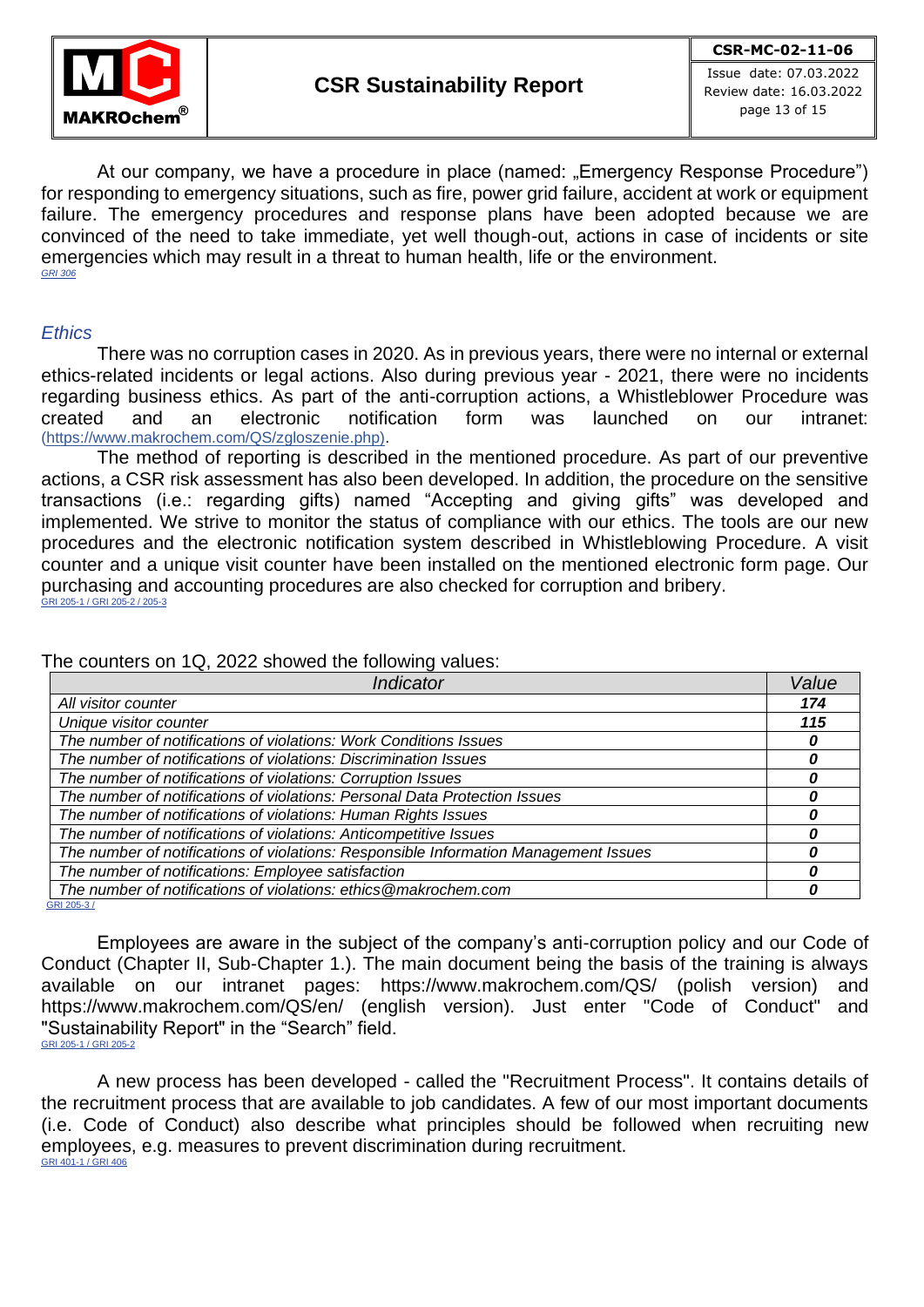

page 14 of 15

## *Sustainable Procurement*

Our regular suppliers are subject to systematic assessment, while new suppliers are subject to appropriate qualification process – which is documented in a separate system process. Buyers working in our purchasing department have been trained in relation to sustainable procurement issues. In addition, we will encourage our suppliers to read our Code of Conduct. Our suppliers have read and signed the Code of Conduct. Each new supplier's contract also will contain a clause regarding labor, human rights and environmental requirements. Then, during our cooperation, we assess whether there are any violations. GRI 102-9

Our suppliers are evaluated not only in terms of delivery performance, payment conditions etc, but they will be evaluated also in terms of their quality / social / environmental system compliant with ISO / CSR expectations. A special survey has been created that summarizes the issues we want to ask our suppliers. The survey covers 100% of our suppliers of the main raw material, which is carbon black. The results obtained using the survey are correlated with the assessment of the efficiency of purchasing department employees. If there are any unconformities on the supplier's side, it is also possible to audit the other party (second tier audit). Also 100% of our carbon black suppliers are onsite audited. During these audits, the involvement of our suppliers in sustainable procurement and, possibly, in corrective actions related to this is also assessed. This rating also applies to 100% of our main raw material suppliers and outstanding supplier rating will result in preferential treatment. During the coronavirus pandemic, all on-site audits were suspended until further notice (self-assessment forms are the preferred method of auditing). GRI 308-2 / GRI 414-2

### *Measures on Information (and personal data) Security*

Our company also has its own Information Security Policy. Compliance with the provisions of this policy is subject to constant monitoring. Unauthorized persons do not have any access to third party data. Associates / third parties are informed about how their personal data is collected and processed. All violations are reported (i.e. according to the Whistleblowing Procedure - one of the points in the procedure includes steps to take corrective action (incident response measures) including in the area of breaches of confidentiality of information). In each case, appropriate steps are taken:

- source detection and determination,
- identification of the reason for the violation,
- elimination of causes (access restriction, change of passwords, software updates, backup security),
- damage and loss assessment.
	- In 2020 & 2021, no cases of violations of confidential data or personal data were reported.

### *CSR initiatives and programs relevant to the Organization*

MAKROchem has undertaken participation in the CDP [\(https://www.cdp.net/en/\)](https://www.cdp.net/en/) - global Carbon Disclosure Project in response to progressive climate change (a report on our response is available). In this project, we disclose our greenhouse gas emissions and present our climate change strategy.

MAKROchem continues to participate in the evaluation of its commitment to Social Responsibility in the areas of working conditions, health and safety, environment, ethics and sustainable procurement – [\(https://ecovadis.com/\)](https://ecovadis.com/) all as part of the evaluation conducted by EcoVadis, results are available for the following years: 2020 & 2021.